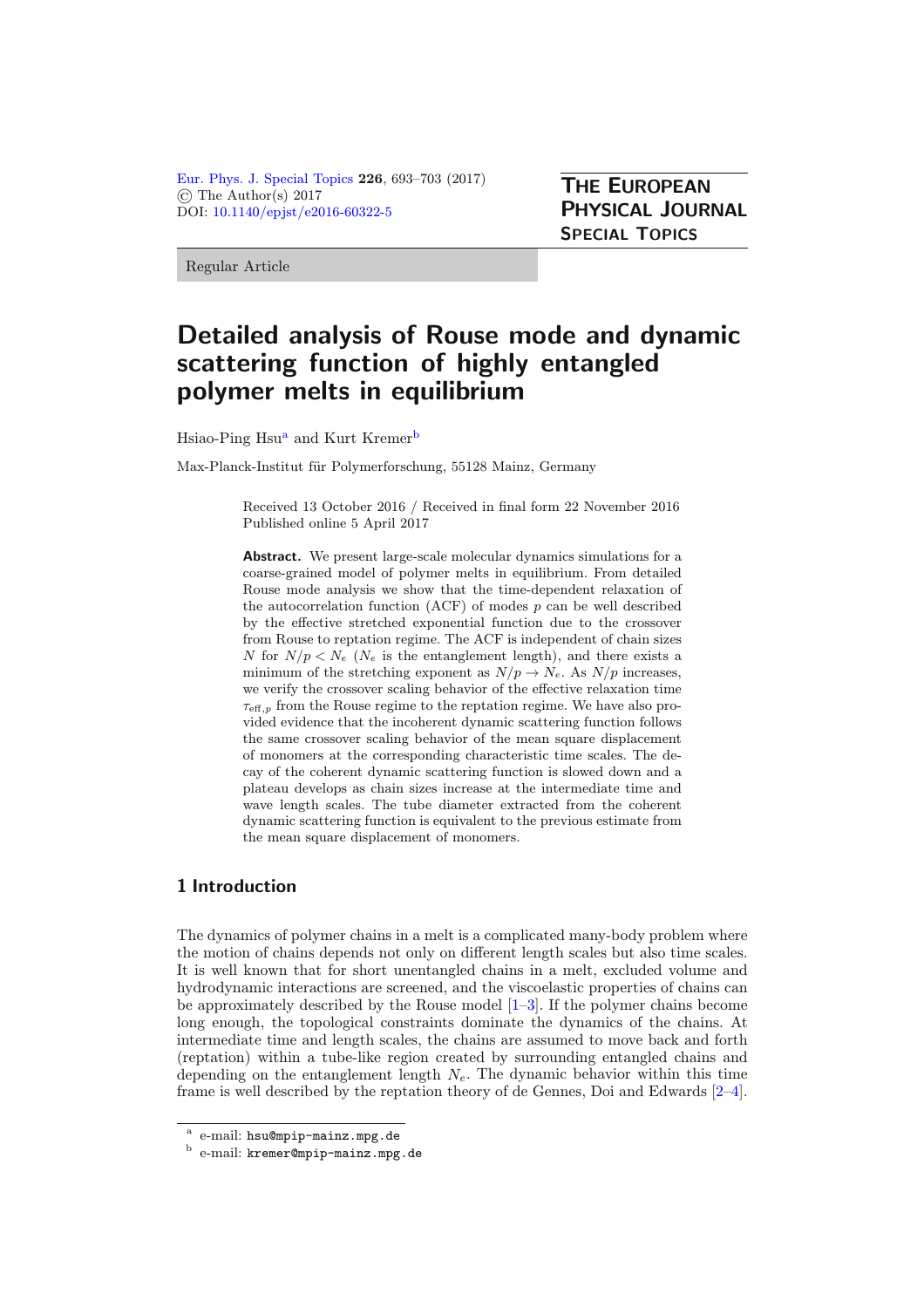Rouse mode analysis provides a straightforward way of understanding the dynamics of single chains in a melt by mapping the trajectories of the chains into orthogonal Rouse modes. The chains are assumed to be Gaussian in this analysis. This has been applied widely to the analysis of experimental data and simulation data. Besides the original predictions of this model, in the literature [\[5](#page-9-4)[–9\]](#page-9-5) there also exist modified theoretical predictions including the excluded volume interaction, the intrinsic stiffness of chains, the intramolecular correlations in chains, and the topological constraints for analyzing the relaxation of Rouse modes.

In our recent work [\[10\]](#page-10-0), we have investigated the chain conformations of fully equilibrated and highly entangled polymer melts and compared our simulation results to the related theoretical predictions in detail. The fully equilibrated and highly entangled polymer melts were generated by a novel and very efficient methodology through a sequential backmapping of soft-sphere coarse-grained configurations from low resolution to high resolution, and finally the application of molecular dynamics (MD) simulations of the underlying bead-spring model [\[11](#page-10-1)[–14\]](#page-10-2). We have also studied the dynamics of fully equilibrated polymer melts, characterized by the mean square displacement of monomers, and determined the characteristic time scales: the characteristic time  $\tau_0$ , the entanglement time  $\tau_e \approx \tau_0 N_e^2$ , the Rouse time  $\tau_R \approx \tau_0 N^2$ , and the disentanglement time  $\tau_d \approx \tau_0 N^2 (N/N_e)^{1.4}$ , according to the predictions given by the Rouse model and the reptation theory, where  $N_e$  is the entanglement length and N is the chain size. For  $N < N_e$  in the Rouse regime, there exist exact solutions of almost all physical observables. Therefore, based on this work, we are interested in understanding to what extent the dynamics of single chains can be analyzed through the Rouse mode analysis and check the scaling predictions of the relaxation of the Rouse modes in the literature  $[1-9,14-16]$  $[1-9,14-16]$  $[1-9,14-16]$  $[1-9,14-16]$  whenever it is possible. On the other hand, Rouse mode decay should display a similar slowing down of the dynamic structure factor. The tube diameter introduced in the reptation theory can be extracted from the single chain dynamic structure factor measured via neutron spin echo (NSE) experiments [\[17](#page-10-4)[–19\]](#page-10-5). Therefore we also study the dynamic scattering function from single chains in a melt, and check the consistency of the tube diameter estimated from different physical quantities  $[3,14,15,20,21]$  $[3,14,15,20,21]$  $[3,14,15,20,21]$  $[3,14,15,20,21]$  $[3,14,15,20,21]$  $[3,14,15,20,21]$ . We use the ESPResSo++ package  $[22]$ to perform the standard MD simulations with Langevin thermostat at the temperature  $T = 1\varepsilon/k_B$  where  $k_B$  is the Boltzmann factor to study fully equilibrated polymer melts consisting of 1000 chains of sizes  $N = 500$ , 2000 for  $k_{\theta} = 1.5$  ( $\tau_0 \approx 2.89\tau$ ,  $N_e \approx 28$  [\[10,](#page-10-0)[12\]](#page-10-10)) and of sizes  $N = 1000$ , 2000 for  $k_\theta = 0.0$  ( $\tau_0 \approx 1.5\tau$ ,  $N_e \approx 87$  [\[12\]](#page-10-10)) in the framework of the standard bead-spring model [\[14\]](#page-10-2) with a bond bending interaction parameter  $k_{\theta}$  at a volume fraction  $\phi = 0.85$ .

The outline of the paper is as follows: Section II describes the theoretical background of the Rouse model and the Rouse mode analysis of highly entangled polymer melts. Section III describes the scaling behavior of dynamic structure factors and the comparison between theory and simulation. Finally, our conclusions are summarized in Section IV.

#### 2 Rouse mode analysis

In the Rouse model, neglecting inertia effects Rouse chains undergo Brownian motion and therefore the Langevin equation of motion for the ith monomer is thus given by

$$
\zeta \frac{d\mathbf{r}_i}{dt} = \frac{\partial U(\mathbf{r}_0, \dots, \mathbf{r}_{N-1})}{\partial \mathbf{r}_i} + \mathbf{f}_i^R(t) \tag{1}
$$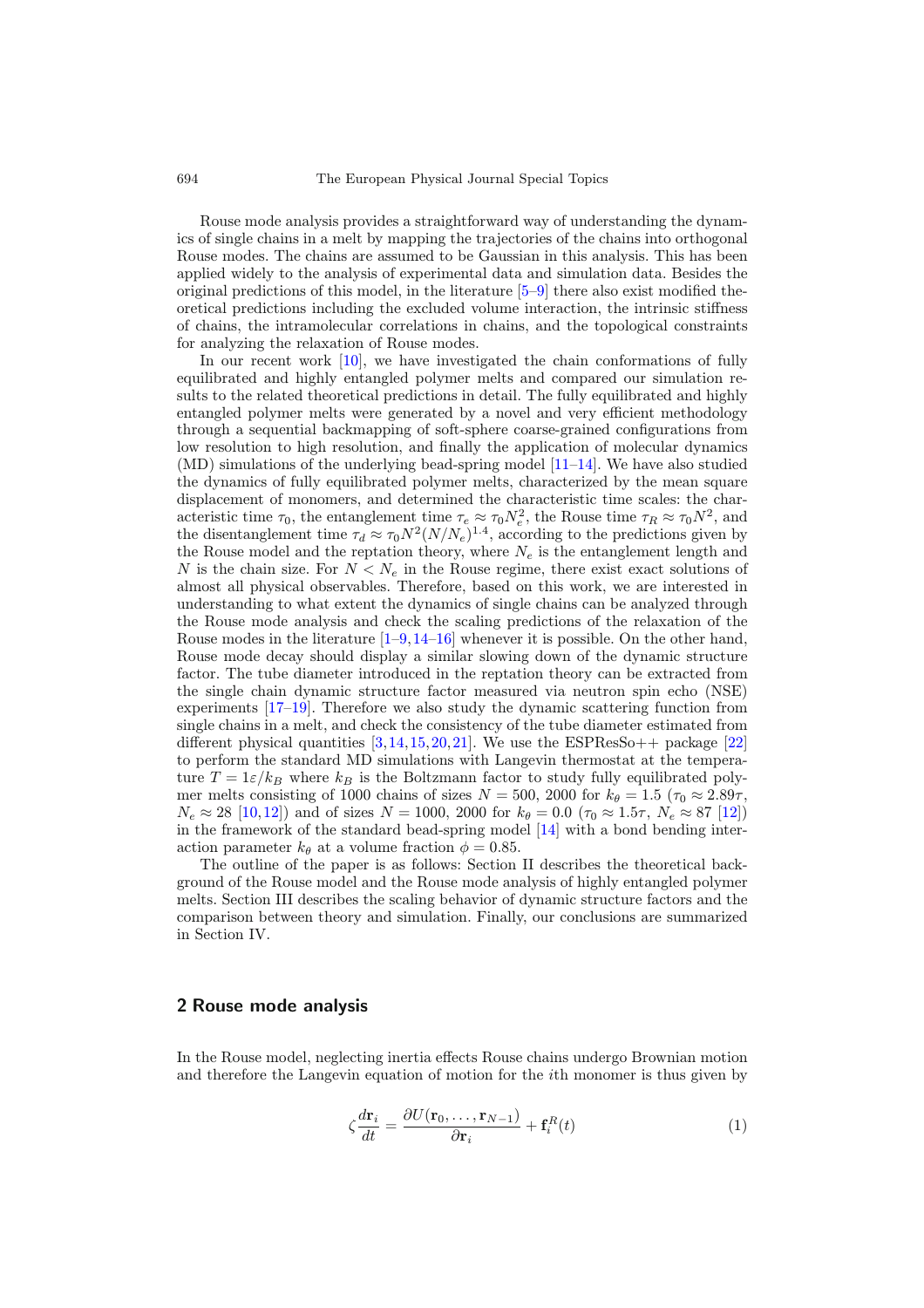with the Rouse potential

$$
U(\mathbf{r}_0, \dots, \mathbf{r}_{N-1}) = \frac{3k_B T}{2b^2} \sum_{i=1}^{N-1} (\mathbf{r}_{i+1} - \mathbf{r}_i)^2
$$
 (2)

where b is the effective bond length,  $\mathbf{r}_i$  is the position vector of the *i*th monomer, and  $\mathbf{f}_i^R(t)$  is a random force. The friction  $\zeta$  and the random force  $\mathbf{f}_i^R(t)$  are related by the fluctuation dissipation theorem, i.e.,

<span id="page-2-1"></span>
$$
\langle \mathbf{f}_i^R(t) \cdot \mathbf{f}_j^R(t') \rangle = 6k_B T \zeta \delta_{ij} \delta(t - t'). \tag{3}
$$

The Rouse modes  $\mathbf{X}_p(t)$  are defined as the cosine transforms of position vectors  $\mathbf{r}_i$  at time t for  $i = 1, \ldots, N$  as given in reference [\[23](#page-10-11)],

$$
\mathbf{X}_p(t) = \left(\frac{2}{N}\right)^{1/2} \sum_{i=1}^N \mathbf{r}_i(t) \cos\left[\frac{p\pi}{N}(i-1/2)\right], \qquad p = 0, \dots, N-1.
$$
 (4)

Here the  $p > 0$  modes describe the internal relaxation of a chain of  $N/p$  monomers while the 0th  $(p = 0)$  mode corresponds to the motion of the center-of-mass of chain. Since each Rouse mode  $\mathbf{X}_p(t)$  for  $p > 0$  performs a Brownian motion in a harmonic potential, independent of each other, the cross-correlations should vanish, the normalized autocorrelation function is expected to follow an exponential decay,

<span id="page-2-2"></span>
$$
\frac{\langle \mathbf{X}_p(t) \mathbf{X}_p(0) \rangle}{\langle \mathbf{X}_p(0) \mathbf{X}_p(0) \rangle} = \exp(-t/\tau_p)
$$
\n(5)

<span id="page-2-4"></span>with

$$
\langle X_p^2 \rangle = \langle \mathbf{X}_p(0) \mathbf{X}_p(0) \rangle = b^2 \left[ 4 \sin^2 \left( \frac{p \pi}{2N} \right) \right]^{-1} \stackrel{p/N \ll 1}{\longrightarrow} b^2 \left( \frac{p \pi}{N} \right)^{-2}, \tag{6}
$$

and

$$
\tau_p = \tau_0 \left(\frac{p}{N}\right)^{-2} = \frac{\zeta b^2}{3k_B T \pi^2} \left(\frac{p}{N}\right)^{-2} . \tag{7}
$$

For  $p = N$ ,  $\tau_N = \tau_0$  is the shortest relaxation time of the Rouse model, where  $\tau_0 =$  $\zeta b^2/(3k_BT\pi^2)$  is the characteristic relaxation time, while  $\tau_1$  for  $p=1$  is the longest relaxation time equal to the Rouse time, i.e.  $\tau_1 = \tau_R$ .

However, as the excluded volume interaction and topological constraint are taken into account, it has been pointed out in the literature [\[5](#page-9-4)[,6](#page-9-6),[24\]](#page-10-12) that simulation results of the normalized autocorrelation function are well described by the stretched exponential Kohlrausch-Williams-Watts (KWW) function, i.e.

<span id="page-2-0"></span>
$$
\frac{\langle \mathbf{X}_p(t) \mathbf{X}_p(0) \rangle}{\langle \mathbf{X}_p(0) \mathbf{X}_p(0) \rangle} = \exp[-(t/\tau_p^*)^{\beta_p}],
$$
\n(8)

<span id="page-2-3"></span>where the KWW characteristic relaxation time  $\tau_p^*$  and the stretching exponent  $\beta_p$ depend on the mode  $p$ , and both are measures of importance of excluded volume interactions and topological constraints. The effective Rouse time of mode  $p$  is thus given by

$$
\tau_{\text{eff},p} = \int_0^\infty dt \exp[-(t/\tau_p^*)^{\beta_p}] = \frac{\tau_p^*}{\beta_p} \Gamma\left(\frac{1}{\beta_p}\right) ,\qquad (9)
$$

where  $\Gamma(x)$  is the gamma function.

Figure [1](#page-3-0) shows the typical relaxation of the time-dependent normalized autocorrelation function of modes  $p, \langle X_p(t)X_p(0)\rangle/\langle X_p^2\rangle$ , according to the definition of Rouse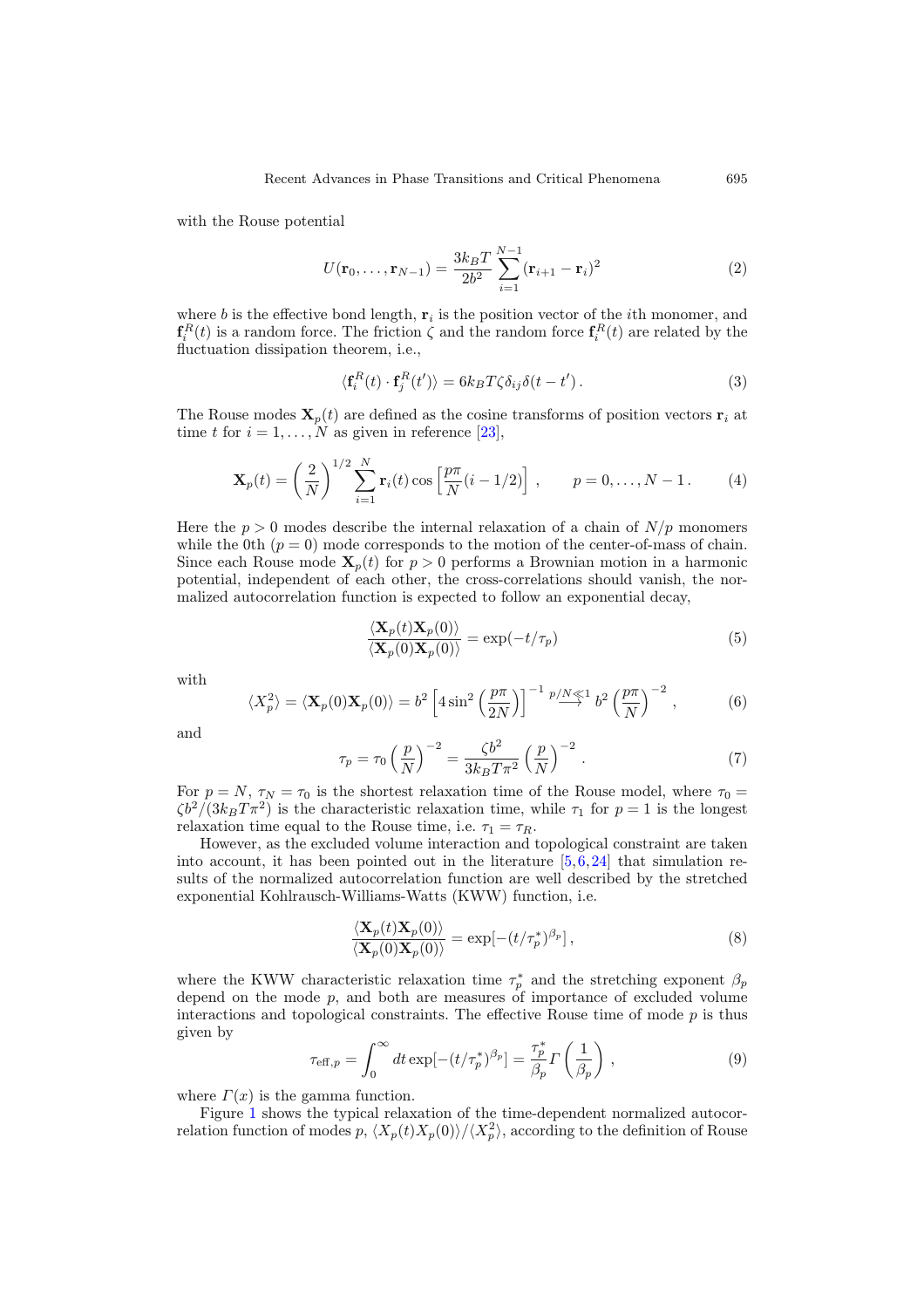<span id="page-3-0"></span>

Fig. 1. (a) Semi-log plot of the normalized autocorrelation function of Rouse modes,  $\langle X_p(t)X_p(0)\rangle/\langle X_p^2\rangle$ , versus time  $t[\tau]$  for polymer melts of size  $N = 500$  and  $N = 2000$ .  $N/p = 5, 10, 25, 50, 125, 250, \text{ and } 500 \text{ from left to right.}$  (b)  $\ln[\langle X_p(t)X_p(0)\rangle/\langle X_p^2\rangle]$  versus  $tp^2/N^2[\tau]$  for N=500, and for several chosen values of p, as indicated. (c) Same data for  $N = 500$  as shown in (a), but including the curves which present the best fit of our data using Equation [\(8\)](#page-2-0) for comparison. All data are for  $k_{\theta} = 1.5$ .

modes  $X_n(t)$  given in Equation [\(4\)](#page-2-1). Data are for polymer melts of chain sizes  $N = 500$ and 2000 with  $k_{\theta} = 1.5$ . The data sets shown in Figure [1a](#page-3-0) from left to right correspond to  $N/p = 5, 10, 25, 50, 125, 250,$  and 500. We see that for  $N/p < N_e$  ( $N_e \approx 28$ ) for  $k_{\theta} = 1.5$ ) the relaxation of  $\langle X_p(t)X_p(0)\rangle/\langle X_p^2\rangle$  is independent of chain size N, namely, data for  $N = 500$  and  $N = 2000$  are on top of each other. Similar results are also observed for polymer melts of chain sizes  $N = 1000$  and 2000 with  $k_{\theta} = 0.0$  where the entanglement length  $N_e \approx 87$  [\[12](#page-10-10)] (not shown). In the regime where  $N/p > N_e$ the deviation between two data sets corresponding to the same value of  $N/p$  becomes more prominent as  $N/p$  increases since the entanglement effect between chain segments becomes more important. In Figure [1b](#page-3-0), the plot of  $\ln[\langle X_p(t)X_p(0)\rangle/\langle X_p^2\rangle]$ versus  $t/\tau_p$  with  $\tau_p = (N/p)^2$  (see Eq. [\(5\)](#page-2-2)) shows that the exponential decay is only valid for small values of  $N/p$  at initial relaxation time t. As p becomes small and t increases, one sees systematic deviations from the exponential decay due to the crossover from Rouse to reptation behavior. In Figure [1c](#page-3-0), the curves indicate the best fit of our data for  $N = 500$  to the theoretical prediction (Eq. [\(8\)](#page-2-0)) with two fitting parameters  $\beta_p$  and  $\tau_p^*$ . Polymer chains containing  $N/p$  monomers are relaxed completely as  $\langle X_p(t)X_p(0)\rangle / \langle X_p^2 \rangle \to 0$  for  $t \gg 1$ . Therefore, one can estimate roughly the required relaxation time to relax very long chains in a melt through this curve fitting procedure. Fitted values of the stretching exponent  $\beta_p$  and the estimates of the effective relaxation time  $\tau_{\text{eff},p}$  from  $\beta_p$  and  $\tau_p^*$  (Eq. [\(9\)](#page-2-3)) are shown in Figure [2.](#page-4-0)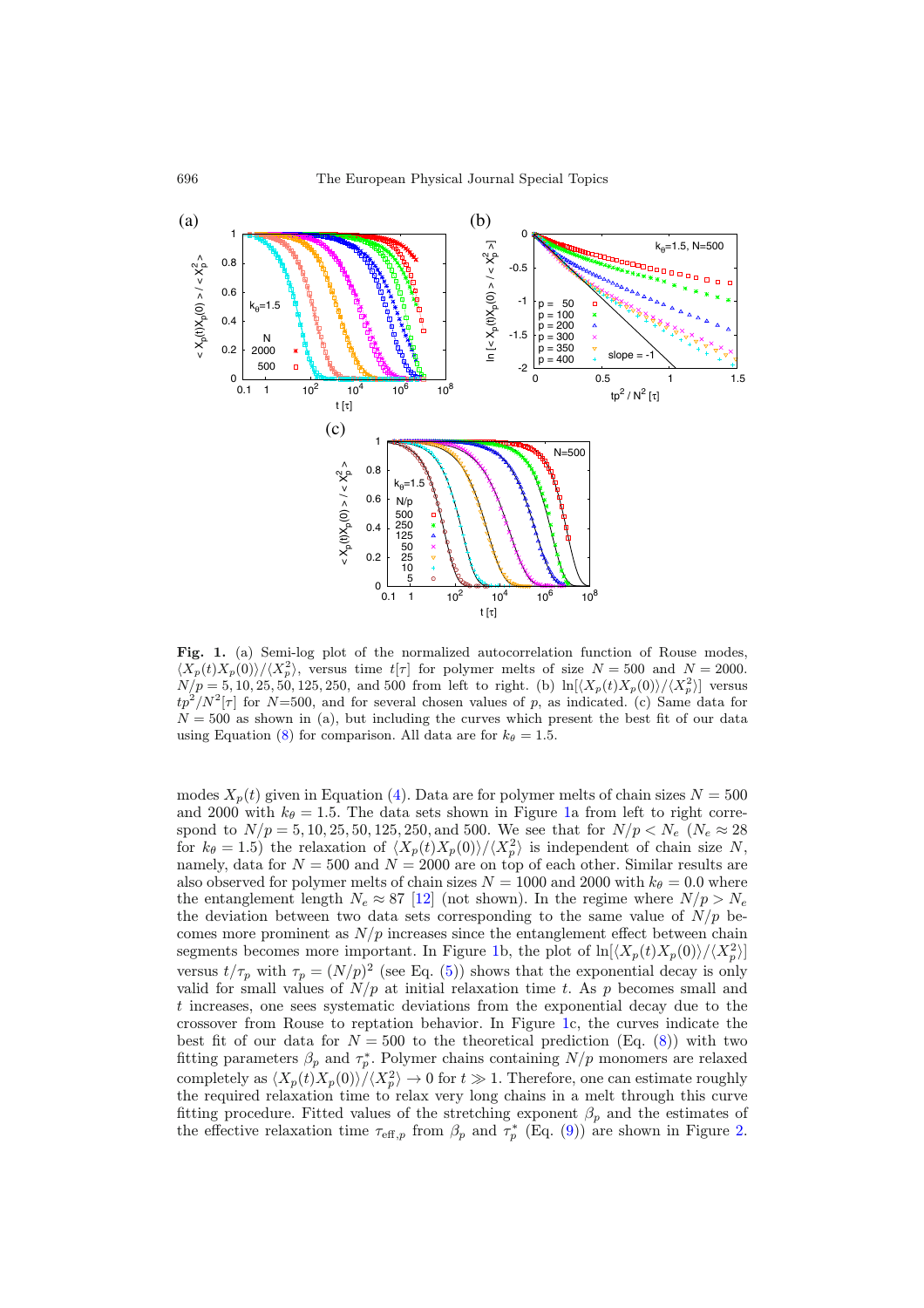<span id="page-4-0"></span>

Fig. 2. (a) Values of exponent  $\beta_p$  from fitting the stretched exponential function, Equation [\(8\)](#page-2-0), to the normalized autocorrelation function of Rouse modes as shown in Figure [1](#page-3-0) plotted versus  $N/p$ . (b) Effective relaxation times  $\tau_{\text{eff},p}$  plotted as a function of  $N/p$ . In (a)  $N/p \approx N_e$  are indicated by arrows for  $k_\theta = 0.0$  and 1.5. In (b) two scaling laws  $\tau_{\text{eff},p} \sim (N/p)^2$ and  $\tau_{\text{eff},p} \sim (N/p)^{3.4}$  predicted by Rouse model and reptation theory, respectively, are also shown for comparison.

We see that  $\beta_p$  reaches a minimum around  $N/p \approx N_e$  for both cases  $k_\theta = 1.5$  and 0.0 in Figure [2a](#page-4-0). For chains having the same intrinsic stiffness,  $\beta_p$  is independent of size N for  $N/p < N_e$  while  $\beta_p$  decreases with increasing size N for  $N > N_e$ . Our results agree with the argument that the development of a minimum in  $\beta_p$  is due to kinetic constraints on the chains  $[5,6]$  $[5,6]$  $[5,6]$ , and the recent work  $[16]$  using the same simulation model but different cut-off for the LJ potential. At short length scales, the local constraints on the motion of monomers is related to the chain connectivity and the excluded volume interactions between monomers while at long length scales, the entanglement effect sets in that the motion of entangled chains is strongly hindered by topological constraints. Results of the effective relaxation time  $\tau_{\text{eff},p}$  show the crossover behavior from the Rouse regime  $(\tau_{\text{eff},p} \sim (N/p)^2)$  to the reptation regime  $(\tau_{\text{eff},p} \sim (N/p)^{3.4})$  as  $N/p$  increases.

In previous Monte Carlo simulations of polymer melts based on the bond fluctuation model [\[7](#page-9-7)], the authors showed that the Rouse model overestimates the correlation as  $p/N > \mathcal{O}(10^{-1})$  due to the lack of considering the intrinsic stiffness of the chains. Replacing random walk chains by freely rotating chains with a specific bond angle  $\theta$ , the analytical expression of the amplitude  $\langle X_p(0)X_p(0)\rangle$  is as follows,

<span id="page-4-1"></span>
$$
\langle \mathbf{X}_p(0) \mathbf{X}_p(0) \rangle
$$
  
=  $b^2 \left\{ \left[ 4 \sin^2 \left( \frac{p\pi}{2N} \right) \right]^{-1} - \left[ \frac{1 - |\langle \cos \theta \rangle|^2}{4 | \langle \cos \theta \rangle |} + 4 \sin^2 \left( \frac{p\pi}{2N} \right) \right]^{-1} (1 + \mathcal{O}(N^{-1})) \right\}.$  (10)

Figure [3a](#page-5-0) presents the rescaled amplitude of the autocorrelation function of Rouse mode p,  $\langle X_p(0)X_p(0)\rangle/b^2$ , plotted versus p/N. Here  $b^2$  is determined by the best fit of our data to Equation [\(6\)](#page-2-4) for small values of  $p/N$ .  $b^2 = 2.74\sigma^2$  for  $k_\theta = 1.5$  and  $b^2 = 1.74\sigma^2$  for  $k_\theta = 0.0$ . Our fitted values of  $b^2$  for both cases satisfy the relation  $b^2 =$  $\ell_b^2 C_{\infty}$  predicted for freely rotating chains, where  $C_{\infty}$  is Flory's characteristic ratio  $(C_{\infty} = 2.88, 1.83$  for  $k_{\theta} = 1.5, 0.0,$  respectively), and  $\ell_b = 0.964\sigma$  is the mean bond length  $[10,12]$  $[10,12]$  $[10,12]$ . Theoretical predictions given in Equations  $(6)$  and  $(10)$  are also shown for comparison. The deviation from the Rouse prediction for  $p/N > O(10^{-1})$  is indeed seen as shown in reference [\[7\]](#page-9-7). Taking the estimates of  $\langle \cos \theta \rangle$  from our simulations,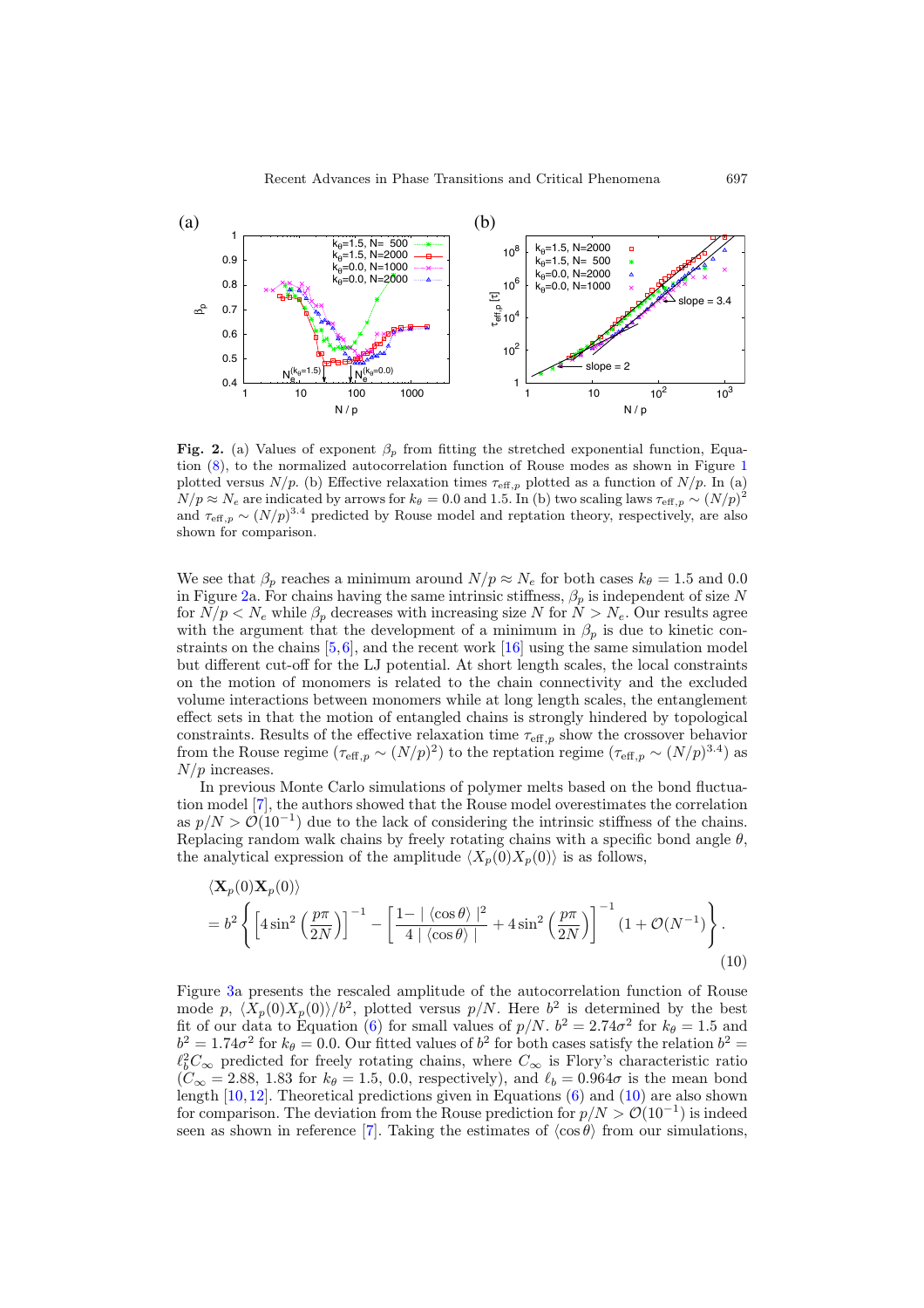<span id="page-5-0"></span>

**Fig. 3.** Rescaled amplitude of the autocorrelation function of the Rouse modes,  $\langle X_p^2 \rangle / b^2$ <br>(a) and  $\Lambda \sin^2(\pi n/(2N)) \times 2^2$  (b) plotted versus  $n/N$  and  $N/n$  respectively. Two chain sizes (a) and  $4\sin^2(\pi p/(2N))\langle X_p^2\rangle$  (b), plotted versus  $p/N$  and  $N/p$  respectively. Two chain sizes  $N = 500, 2000$  are chosen for  $k_{\theta} = 1.5$ , and  $N = 1000, 2000$  for  $k_{\theta} = 0.0$ , as indicated. In (a), theoretical predictions given in Equations [\(6\)](#page-2-4) and [\(10\)](#page-4-1) are shown for comparison.  $b^2 = 2.74\sigma^2$ for  $k_{\theta} = 1.5$  and  $b^2 = 1.74\sigma^2$  for  $k_{\theta} = 0.0$ . In (b), Equation [\(11\)](#page-5-1) with  $C = 0.23$  and 0.32 for  $k_{\theta} = 1.5$  and  $k_{\theta} = 0$ , respectively, are also shown for comparison.

our data are described quite well by Equation [\(10\)](#page-4-1) for  $p/N > \mathcal{O}(10^{-1})$ . For small  $p/N$ (large  $N/p$ ), one should expect that  $4\sin^2(p\pi/(2N))\langle X_p^2\rangle$  reaches a plateau value  $b^2$ . However, since at short length scale the local intramolecular correlations in the chains (the correlation hole effect) are important, a correction term  $[8,9,16]$  $[8,9,16]$  $[8,9,16]$  $[8,9,16]$   $\mathcal{O}((N/p)^{-1/2})$ is needed to be considered as follows,

<span id="page-5-1"></span>
$$
4\sin^2(p\pi/(2N))\langle X_p^2\rangle = b^2[(1 - C(N/p)^{-1/2}]\tag{11}
$$

where  $C$  is a fitting parameter. The prediction is also verified as shown in Figure [3b](#page-5-0). Since the entanglement effect already sets in at  $N/p \approx 28$  for  $k_{\theta} = 1.5$ , we see that for chains of size  $N = 2000$ , the data for  $k_{\theta} = 1.5$  fluctuate more than that for  $k_{\theta} = 0.0$ .

## 3 Dynamic structure factors

Dynamic behavior of polymer chains in a melt can also be described by the dynamic scattering from single chains. The coherent and incoherent dynamic structure factors  $S_{\text{coh}}(q, t)$  and  $S_{\text{inc}}(q, t)$  for single chains are defined by

<span id="page-5-2"></span>
$$
S_{\text{coh}}(q,t) = \frac{1}{N} \langle \sum_{i=1}^{N} \sum_{j=1}^{N} \exp\{i\mathbf{q} \cdot [\mathbf{r}_i(t) - \mathbf{r}_j(0)]\} \rangle, \qquad (12)
$$

<span id="page-5-3"></span>and

$$
S_{\rm inc}(q,t) = \frac{1}{N} \langle \sum_{i=1}^{N} \exp\{i\mathbf{q} \cdot [\mathbf{r}_i(t) - \mathbf{r}_i(0)]\} \rangle.
$$
 (13)

The average  $\langle \cdots \rangle$  denotes an average over all chains, many starting states  $(t = 0)$ , as well as over orientations of the wave vector q having the same wave length. Note that  $S_{\text{coh}}(q)$  is the q-space representation of the Rouse modes.

In the Rouse model, the displacement between monomer positions is Gaussian distributed since the force has a Gaussian probability distribution.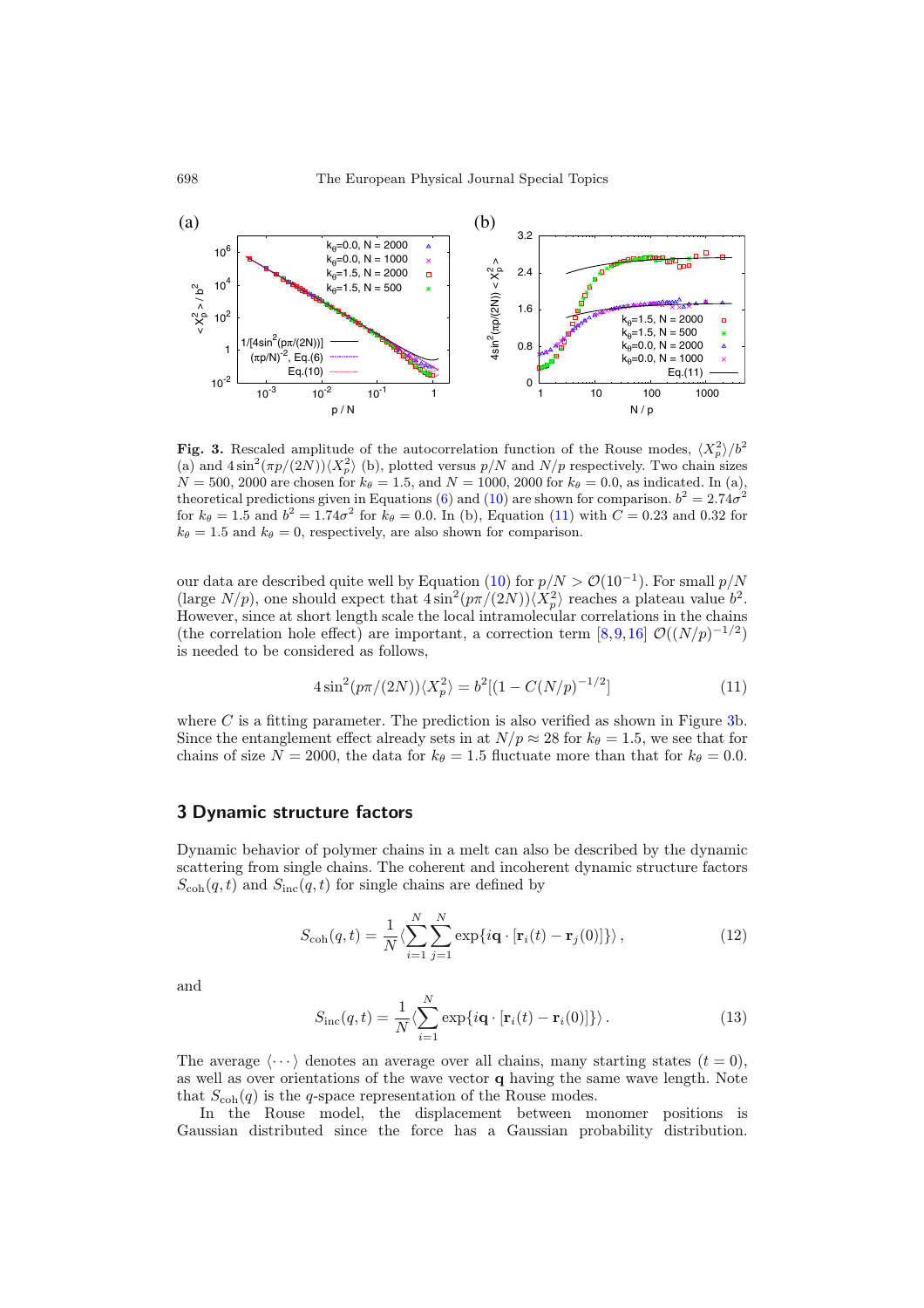Therefore, Equations  $(12)$  and  $(13)$  can be written as

$$
S_{\rm coh}(q,t) = \frac{1}{N} \sum_{i=1}^{N} \sum_{j=1}^{N} \exp\{-\frac{1}{6}q^2\langle[\mathbf{r}_i(t) - \mathbf{r}_j(0)]^2\rangle\},\tag{14}
$$

and

$$
S_{\rm inc}(q,t) = \frac{1}{N} \sum_{i=1}^{N} \exp\{-\frac{1}{6}q^2\langle[\mathbf{r}_i(t) - \mathbf{r}_i(0)]^2\rangle\}
$$
(15)

where  $\langle [\mathbf{r}_i(t) - \mathbf{r}_i(0)]^2 \rangle \sim g_1(t)$  is simply the mean square displacement of monomers. For short chains  $(N \le N_e)$ , the scaling predictions of  $S_{coh}(q, t)$  and  $S_{inc}(q, t)$  for  $t < \tau_e$  ( $N < N_e$ ) and  $q > 2\pi/R_g(N)$  ( $R_g(N)$ ) is the radius of gyration of chains containing  $N$  monomers) predicted by the Rouse model are as follows,

$$
\ln[S_{\rm coh}(q,t)/S_{\rm coh}(q,0)] = -q^2 (Wt)^{1/2}/6\,,\tag{16}
$$

<span id="page-6-0"></span>and

$$
\ln S_{\rm inc}(q,t) = -q^2 (Wt)^{1/2} / 6 \tag{17}
$$

where the factor  $W = \frac{12k_BTb^4}{\pi\zeta}$  and  $R_g$  is the radius of gyration of the chain of size N. For  $t \gg \tau_e$  one expects the standard diffusion behavior, i.e.

$$
\ln[S_{\text{coh}}(q,t)/S_{\text{coh}}(q,0)] = q^2 Dt.
$$
\n(18)

For long chains  $(N>N_e)$ , the entanglement effect due to the topological constraints between chains in a melt becomes important. According to the reptation theory, local reptation processes for short time and escape processes from the tube (creep motion) for longer times and small values of  $q$  should be considered. Thus a pronounced plateau in  $S_{\text{coh}}(q, t)$  is predicted and can loosely be interpreted as a Debye-Waller factor for  $\tau_e \ll t \ll \tau_d$ ,

$$
\frac{S_{\rm coh}(q,t)}{S_{\rm coh}(q,0)} = 1 - q^2 d^2 / 36.
$$
\n(19)

<span id="page-6-2"></span>Note that here the tube diameter is defined by  $d = R_e(N_e)$  where  $R_e(N_e)$  is the end-toend distance of chains of size  $N_e$  [\[3](#page-9-1)[,15](#page-10-6)]. In our previous work [\[10](#page-10-0)], the definition of tube diameter  $d_T$  is different by a factor of  $\sqrt{3}$ , i.e. our simulation estimate of tube diamdiameter  $d_T$  is different by a factor of  $\sqrt{3}$ , i.e. our simulation estimate of tube diameter  $d_T = (2\langle R_g^2(N_e) \rangle)^{1/2} = (\langle R_e^2(N_e) \rangle/3)^{1/2} = d/\sqrt{3}$ . In the deep-reptation regime, an analytic expression of the coherent dynamic structure used often in the neutronspin-echo (NSE) measurements for the determination of the tube diameter is given by [\[3](#page-9-1)[,14](#page-10-2),[15,](#page-10-6)[20](#page-10-7)[,21](#page-10-8)]

$$
\frac{S_{\text{coh}}(q,t)}{S_{\text{coh}}(q,0)} = \left\{ \left[ 1 - \exp\left( -\frac{q^2 d^2}{36} \right) \right] f(q^2 (Wt)^{1/2}) + \exp\left[ -\frac{q^2 d^2}{36} \right] \right\} \frac{8}{\pi^2} \sum_{n=1,odd}^{\infty} \frac{\exp[-tn^2/\tau_d]}{p^2}
$$
\n(20)

<span id="page-6-1"></span>with  $f(u) = \exp(u^2/36) \text{erfc}(u/6)$ .

Figure [4](#page-7-0) shows the results of the incoherent dynamic structure factor  $S_{\text{inc}}(q, t)$ according to Equations  $(13)$  and  $(17)$  for polymer melts of sizes  $N=500$  and 2000 with  $k_{\theta}=1.5$ . The characteristic time scales,  $\tau_0$ ,  $\tau_e$ , and  $\tau_{R,N=500}$  taken from reference [\[10\]](#page-10-0) are indicated by arrows. Since  $\ln S_{\text{inc}}(q, t) \sim g_1(t)$ , the scaling laws of  $g_1(t)$  showing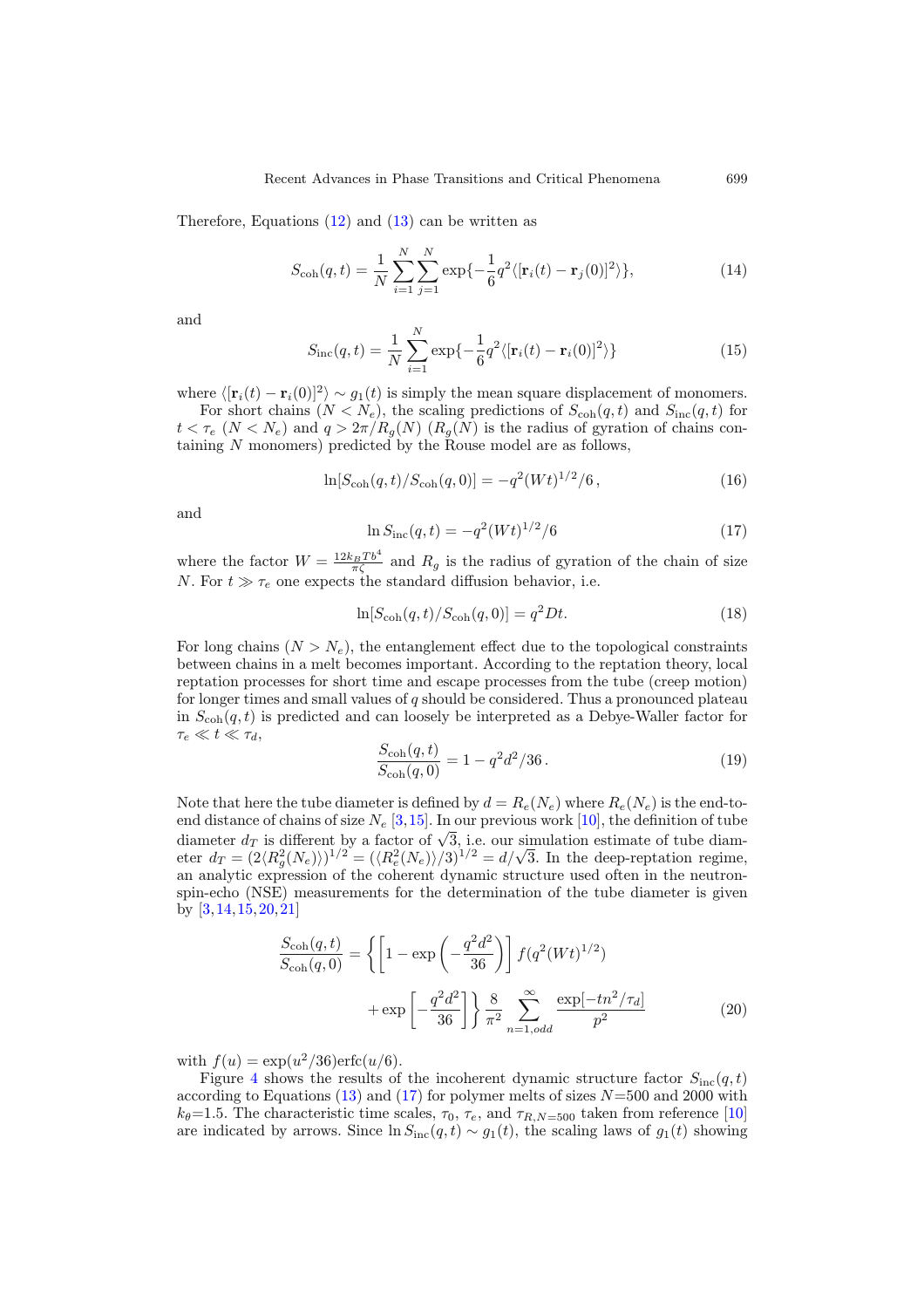<span id="page-7-0"></span>

Fig. 4. Log-log plot of  $-6q^{-2} \ln S_{\text{inc}}(q, t)$  versus t for polymer melts of sizes  $N = 500$  (a) and  $N = 2000$  (b). Data are for polymer melts with  $k_{\theta} = 1.5$ . The theoretical prediction of the scaling behavior of the mean square displacement of monomers is also shown for comparison since  $\ln S_{\text{inc}}(q, t) \propto g_1(t)$ . Here the characteristic relaxation time  $\tau_0 \approx 2.89[\tau]$ , the entanglement time  $\tau_e = \tau_0 N_e^2 \approx 2266[\tau]$ , and the Rouse time  $\tau_{R,N=500} = \tau_0 N^2 \approx 7.2 \times 10^5[\tau]$ for  $N = 500$  are taken from reference [\[10](#page-10-0)].

<span id="page-7-1"></span>

**Fig. 5.** ln  $S_{\text{coh}}(q, t)/S_{\text{coh}}(q, 0)$  plotted versus  $q^2t^{1/2}/6[\sigma^{-2}\tau^{1/2}]$  for polymer melts of size  $N = 2000$  and for  $k_2 = 0.0$  (a) and  $k_2 = 1.5$  (b). The scaling law predicted by the Bouse  $N = 2000$  and for  $k_\theta = 0.0$  (a) and  $k_\theta = 1.5$  (b). The scaling law predicted by the Rouse model,  $t^{1/2}$  is shown by a straight line.

the crossover behavior from the Rouse regime to the reptation regime as  $t$  increases are also shown for comparison. In the Rouse regime where  $q > 2\pi/d_T \approx 1.25\sigma^{-1}$ , we see that  $\ln S_{\text{inc}}(q, t) \sim t$  for  $t < \tau_0$  while  $\ln S_{\text{inc}}(q, t) \sim t^{1/2}$  for  $\tau_0 < t < \tau_e$ . In the reptation regime one should expect that  $\ln S_{\rm inc}(q, t) \sim t^{1/4}$  for  $\tau_e < t < \tau_R$  and  $2\pi/R_g(N) <$  $q < 2\pi/d_T$ . We see that indeed  $S_{\text{inc}} \sim t^{1/4}$  for  $0.4\sigma^{-1} < q < 1.25\sigma^{-1}$  in Figure [4a](#page-7-0) and for  $0.2\sigma^{-1} < q < 1.25\sigma^{-1}$  in Figure [4b](#page-7-0). Here for  $k_\theta = 1.5$ ,  $R_g \approx \sqrt{0.4839N}\sigma$  [\[10\]](#page-10-0). In Figure [4a](#page-7-0), we have also observed that  $\ln S_{\rm inc}(q) \sim t^{1/2}$  for  $t > \tau_R$  and  $q < 0.4\sigma^{-1}$ . Therefore, our results are in perfect agreement with the theoretical predictions.

For checking the scaling behavior of the normalized coherent dynamic structure factor predicted by the Rouse model, we plot  $\ln[S_{\text{coh}}(q,t)/S_{\text{coh}}(q,0)]$  versus  $q^2t^{1/2}/6$ for polymer melts of size  $N = 2000$  with  $k_{\theta} = 0.0$  and 1.5 in Figure [5.](#page-7-1) We see that in the intermediate time regime  $\tau_0 < t < \tau_e$ , our data are also in perfect agreement with the scaling law  $t^{1/2}$  for  $q > 2\pi/d_T \propto N_e^{-1/2} \sigma^{-1}$ . For  $\tau_d \gg t \gg \tau_e$ , one would expect that  $S_{\text{coh}}(q, t)/S_{\text{coh}}(q, 0)$  reaches a plateau predicted by the reptation theory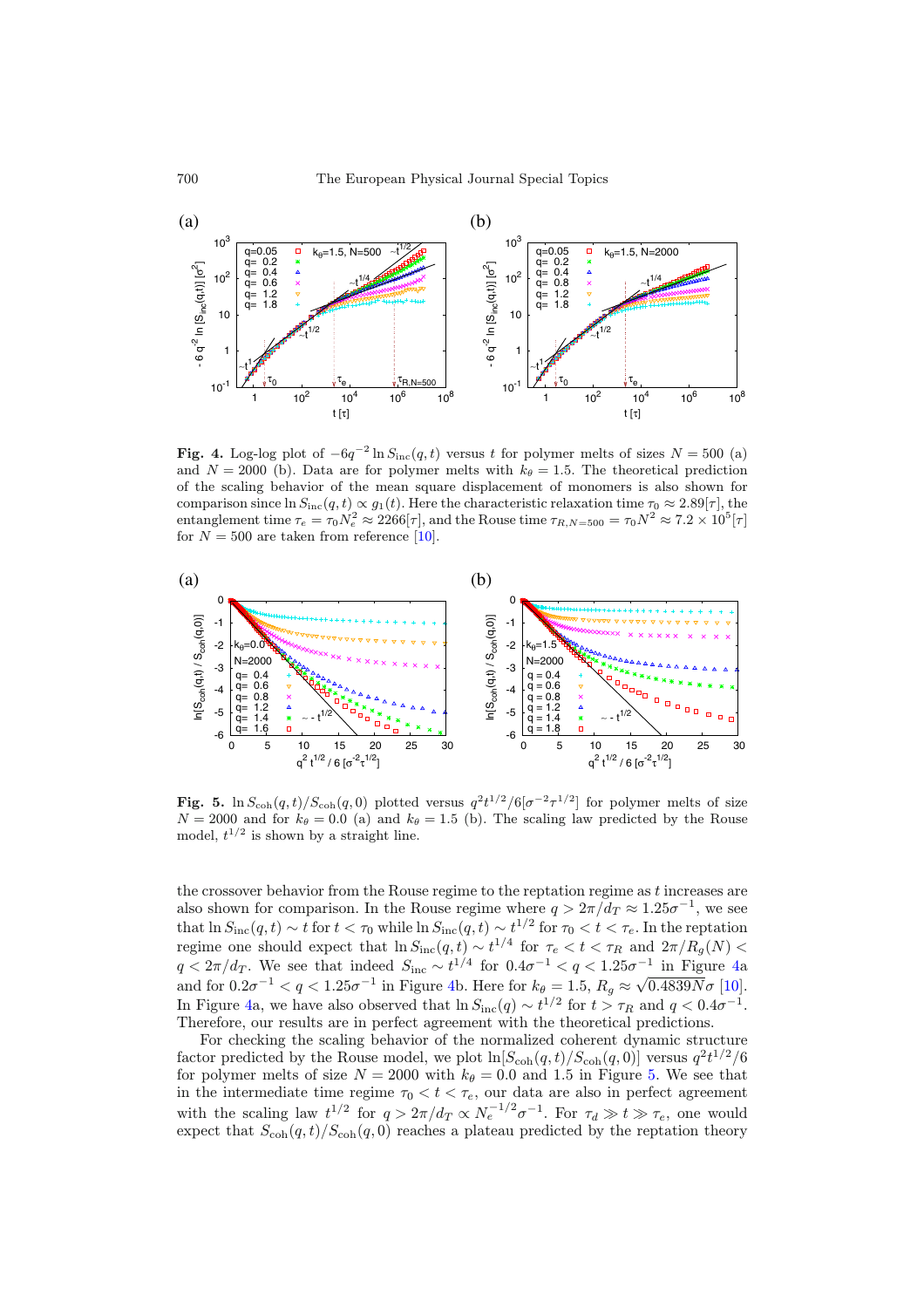<span id="page-8-0"></span>

Fig. 6. Semi-log plot of normalized coherent dynamic structure factor,  $S_{\text{coh}}(q, t)/S_{\text{coh}}(q, 0)$ , versus  $q^2t^{1/2}/6$  for  $k_\theta = 0.0$  (a) and  $k_\theta = 1.5$  (b). Five values of q and two chain sizes N are chosen, as indicated.

<span id="page-8-1"></span>

Fig. 7. Normalized coherent dynamic structure factor,  $S_{\text{coh}}(q, t)/S_{\text{coh}}(q, 0)$ , plotted versus t for polymer melts of sizes  $N = 500$  (a) and 2000 (b) with  $k_\theta = 1.5$ . Five values of q are chosen, as indicated. The curves show the best fit of our data by adjusting the fitting parameter  $d$ using Equation [\(20\)](#page-6-1).

(Eq. [\(19\)](#page-6-2)). Therefore, in Figure [6,](#page-8-0) we show the similar data as shown in Figure [5](#page-7-1) but plot  $S_{\text{coh}}(q,t)/S_{\text{coh}}(q,0)$  versus  $q^2t^{1/2}/6$ . We see that first data tend to collapse onto a single master curve for  $\tau_0 < t < \tau_e$  as q increases and  $S_{\text{coh}}(q, t)/S_{\text{coh}}(q, 0)$  is independent of chain size N. As  $t > \tau_e$ ,  $S_{coh}(q, t)/S_{coh}(q, 0)$  for two different chain sizes  $N$  start to deviate from each other. For polymer chains of size  $N = 2000$  in both cases ( $k_{\theta} = 0.0$  and  $k_{\theta} = 1.5$ ),  $S_{coh}(q, t)/S_{coh}(q, 0)$  slows down as  $t \gg \tau_e$ . It gives the first evidence from simulations that a pronounced plateau in  $S_{\text{coh}}(q, t)$  shall occur as chain size N increases. Finally, we determine the tube diameter  $d_T = d/\sqrt{3}$  for  $k_{\theta} = 1.5$  by fitting our simulation data of  $S_{coh}(q, t)/S_{coh}(q, 0)$  to Equation [\(20\)](#page-6-1) (see Fig. [7\)](#page-8-1). Our results show that  $d_T \approx 7.10\sigma$  for  $N = 500$ , and  $d_T \approx 5.95\sigma$  for  $N = 2000$ which are compatible to our previous estimate of  $d_T \approx 5.02\sigma$  [\[10](#page-10-0)].

### 4 Conclusion

By extensive molecular dynamics simulations and accompanying theoretical predictions in the literature, we have investigated the dynamic properties of polymer melts in equilibrium by analyzing the chain Rouse modes, and the dynamic coherent and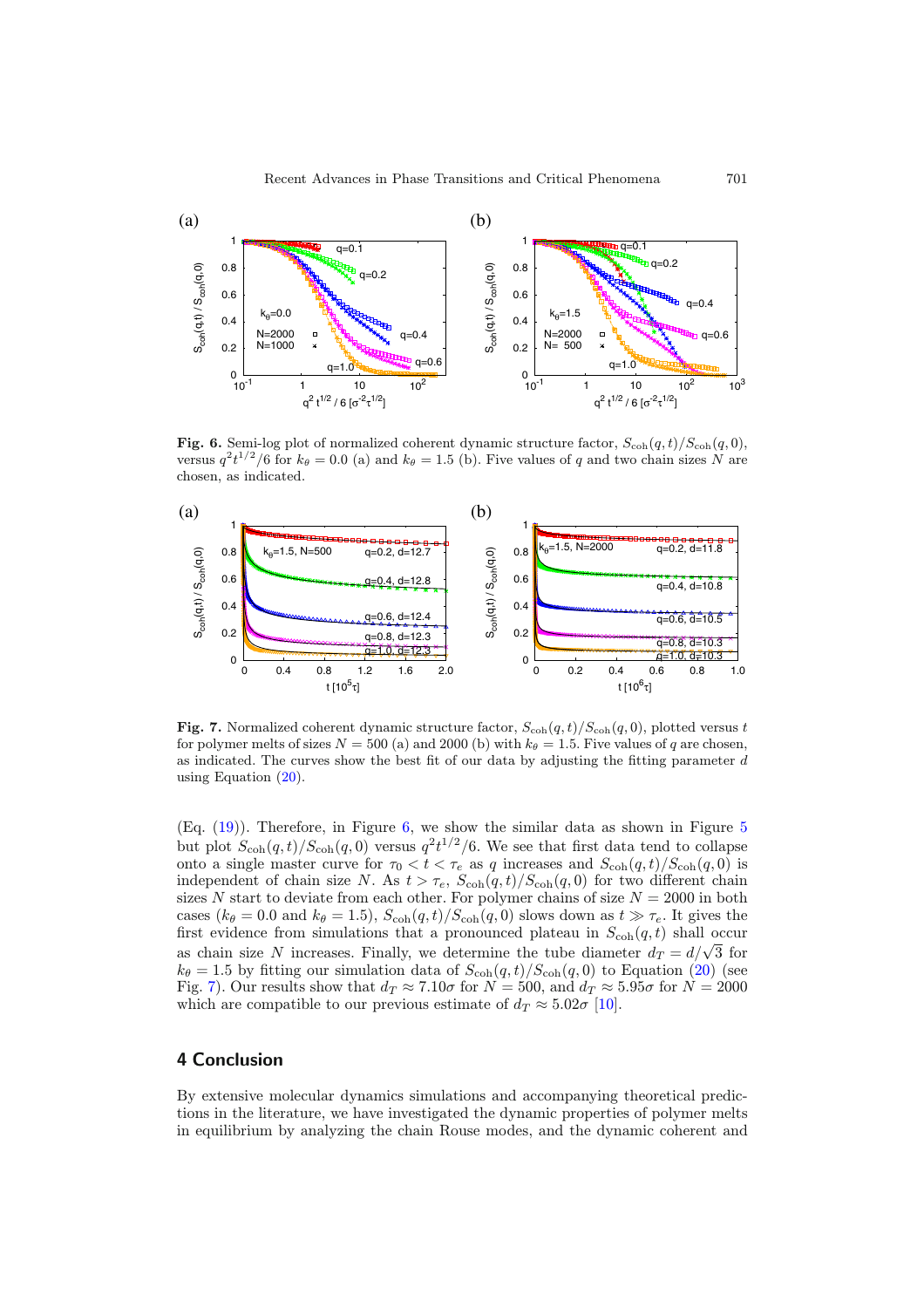incoherent structure factors for chains of two different sizes and stiffnesses. The relaxation of time-dependent autocorrelation functions of Rouse modes  $p$  is independent of chain size N for  $N/p < N_e$  (Fig. [1a](#page-3-0)) where the entanglement length  $N_e$  is obtained through the primitive path analysis (PPA)  $[10,12,25]$  $[10,12,25]$  $[10,12,25]$  $[10,12,25]$ . Estimates of the stretching exponent  $\beta_p$  also show that the minimum of  $\beta_p$  occurs in the vicinity of  $N/p \approx N_e$ (Fig. [2\(](#page-4-0)a)). The crossover behavior of effective relaxation times  $\tau_{\text{eff,p}}$  from the Rouse regime to the reptation chain as  $N/p$  increases is verified as well. Since all these estimated quantities for  $N/p < N_e$  behave differently from that for  $N/p > N_e$ , we see that  $N_e$  can also be determined roughly via the Rouse mode analysis of large polymer melt systems of two different chain sizes, and the value is consistent with that obtained through PPA. Our results are also in perfect agreement with the extended theoretical predictions considering the excluded interaction, topological constraint, the intramolecular interactions, and chain stiffness (Fig. [3\)](#page-5-0).

The scaling behavior of coherent and incoherent dynamic structure factors strongly depends on the time  $t$  and wave length  $q$ . Therefore, it is a delicate matter to analyze the dynamic structure factors. However, we have provided evidence that the scaling behavior of  $S_{\text{inc}}(q, t)$  (Fig. [4\)](#page-7-0) is compatible with the mean square displacement of monomers  $g_1(t)$ , and the crossover points characterized by the characteristic time scales  $\tau_0$ ,  $\tau_e$ , and  $\tau_R$  and the corresponding wave length scales (the inverse of length scales) are consistent with each other. The slowing down of  $S_{\text{coh}}(q, t)$  (Fig. [6\)](#page-8-0) gives the first evidence that  $S_{\text{coh}}(q, t)$  exhibits a plateau for  $\tau_e \ll t \ll \tau_d$  as the chain size N increases. The tube diameter  $d_T = d/\sqrt{3}$  extracted from  $S_{\text{coh}}$  (Fig. [7\)](#page-8-1) is also in perfect agreement with  $d_T$  obtained from  $g_1(t)$  in reference [\[10](#page-10-0)].

We hope that the present work showing the detailed analysis of the dynamic properties of highly entangled chains covering the scaling regimes from Rouse to reptation will help for the further understanding of the dynamic behavior of the deformed polymer melts, polydisperse polymer melts, and the related experiments.

This work was supported by European Research Council under the European Union's Seventh Framework Programme (FP7/2007-2013)/ERC Grant Agreement No. 340906- MOLPROCOMP. We are grateful to G. S. Grest for stimulating discussions, and A. C. Fogarty for a critical reading of the manuscript. We are also grateful to the NIC Jülich for a generous grant of computing time at the Jülich Supercomputing Centre  $(JSC)$ , and the Rechenzentrum Garching (RZG), the supercomputer center of the Max Planck Society, for the use of their computers. H.-P. Hsu is thankful to Wolfhard Janke for the invitations to several scientific events and for the fruitful discussions during her annual visits to Leipzig. Open access funding provided by Max Planck Society.

This article is dedicated to Wolfhard Janke on the occasion of his 60th birthday.

#### <span id="page-9-0"></span>**References**

- 1. P.E. Rouse, J. Chem. Phys. 21, 1272 (1953)
- <span id="page-9-2"></span>2. P.G. de Gennes, Scaling Concepts in Polymer Physics (Cornell University Press, Itharca, New York, 1979)
- <span id="page-9-1"></span>3. M. Doi, S.F. Edwards, The Theory of Polymer Dynamics (Oxford University Press, New York, 1986)
- <span id="page-9-3"></span>4. M. Rubinstein, R.H. Colby, Polymer Physics (Oxford University Press, Oxford, 2003)
- <span id="page-9-4"></span>5. J.S. Shaffer, J. Chem. Phys. 103, 761 (1995)
- <span id="page-9-6"></span>6. J.T. Padding, W.J. Briels, J. Chem. Phys. 117, 925 (2002)
- 7. T. Kreer, J. Baschnagel, M. M¨uller, K. Binder, Macromolecules 34, 1105 (2001)
- <span id="page-9-8"></span><span id="page-9-7"></span>8. J.P. Wittmer, P. Beckrich, A. Johner, A.N. Semenov, S.P. Obukhov, H. Mayer, J. Baschnagel, Europhys. Lett. 77, 56003 (2007)
- <span id="page-9-5"></span>9. A.N. Semenov, Macromolecules 43, 9139 (2010)